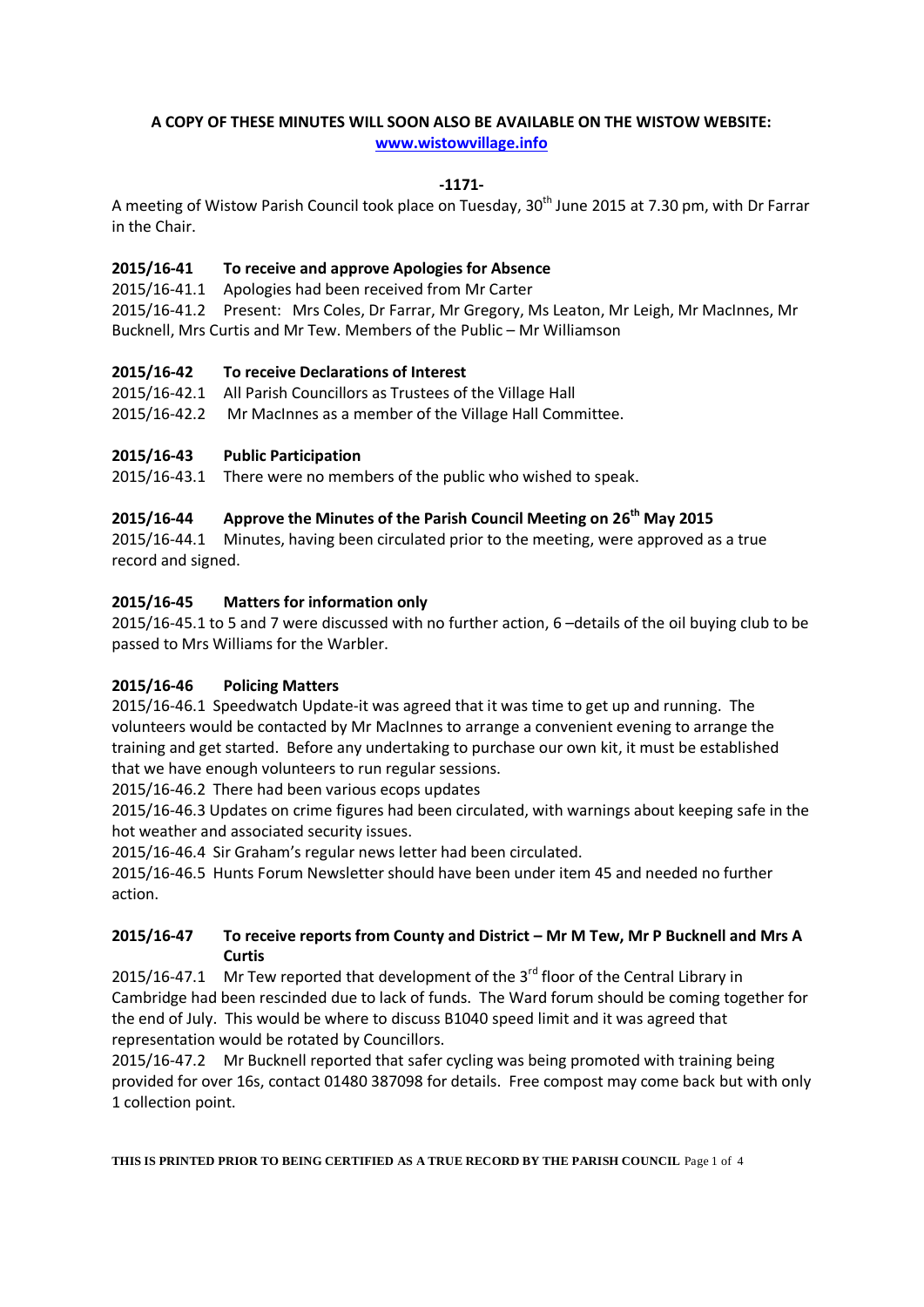2015/16-47.3 Mrs Curtis reported that 'Operations' is under review. The new portfolio holder is trying to improve the removal of weeds in Parishes, she was asked to look at having the whole village sprayed for weeds. The Clerk mentioned that the bin men were leaving bins, once collected, on the road in Manor Street which caused a problem for the bus. She also asked for bin liners for rubbish collection at the playground.

## **2015/16-48 Finance**

a) The Financial Statement and Cashflow for 2015/16 – June, having been circulated prior to the meeting was agreed

b) to approve payment of outstanding amounts

|                                                                                                                                                                        | Clerk's salary June 2015                             | £258.39 (30 hours at £8.613)               |  |  |
|------------------------------------------------------------------------------------------------------------------------------------------------------------------------|------------------------------------------------------|--------------------------------------------|--|--|
|                                                                                                                                                                        | Clerk's expenses June 2015                           | £ 25.81 (£2.01 post, £10 comp, ink £13.80) |  |  |
|                                                                                                                                                                        | CGM grass cutting April 2015                         | £675.00                                    |  |  |
|                                                                                                                                                                        | Shane Elmore, see saw painting (no invoice received) |                                            |  |  |
|                                                                                                                                                                        | LGS Payroll service                                  | £31.80                                     |  |  |
|                                                                                                                                                                        | Mr MacInnes, refund                                  | £93.00                                     |  |  |
| $\overline{a}$ and $\overline{a}$ and $\overline{a}$ and $\overline{a}$ and $\overline{a}$ and $\overline{a}$ and $\overline{a}$ and $\overline{a}$ and $\overline{a}$ |                                                      |                                            |  |  |

The above payments were approved and cheques signed. Income £882.28 VAT refund

# **2015/16-49 Correspondence**

2015/16-49.1 Query regarding Toddler Group in Wistow had been replied to.

2015.16-49.2 Luminus Right to Buy Letter, Mrs Curtis explained that Luminus were challenging the Government's right to buy policy and were garnering support. They believe it not to be viable due to the lack of housing available.

## **2015/16-50 To consider any Planning Applications received**

2015/16-50.1 15/00882/LBC Rookes Grove Farm, Mill Road, Wistow Strip existing roof, repair and replace relevant timbers and repair and make structurally sound existing outer leaf brickwork, no comment

2015/16-50.2 15/00608/PMBPA Prior approval for change of use to dwelling house incorporating mezzanine floor, Land North East of Dorringtons Stables, Straight Drove, Wistow, no comment 2015/16-50.3 Feed back from meeting with Wyton Developers on  $22^{nd}$  June 2015, Mr MacInnes reported that there was nothing imminent but that there was concern over increased flooding risks. He confirmed that there were planned infrastructure improvements. The first phase would be just 150 houses.

2015/16-50.4 1401057FUL Land North of Thatched, no further update on the appeal.

## **2015/16-51 Highways Report/Traffic Matters**

2015/16-51.1 MVAS purchase – Mr Carter and Mr Leigh were to reevaluate the purchase and look at other options in view of the elapsed time and the difficulties with National Grid.

2015/16-51.2 Removal of the old solar sign on the bridge had been raised on the priorities list. Mr Tew reminded us that the bid for Highways projects has to be in by mid September and evidence needed to be collected if funds were to be sought. It was agreed to work with Bury and Warboys to try to reduce the speed limit on the B1040. This could be done through the Forum.

**THIS IS PRINTED PRIOR TO BEING CERTIFIED AS A TRUE RECORD BY THE PARISH COUNCIL** Page 2 of 4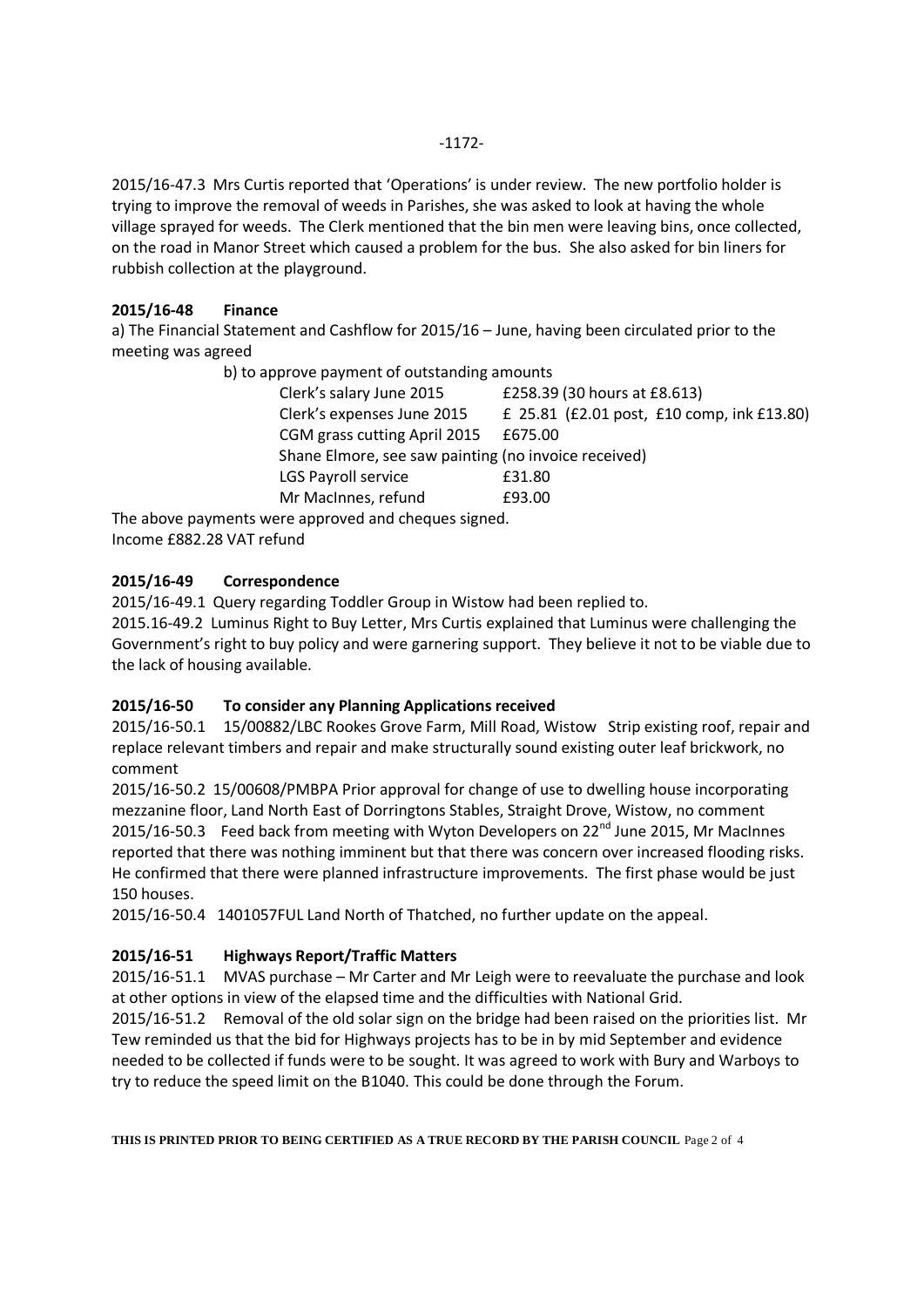## **2015/16-52 Maintenance Issues**

2015/16-52.1 Playground, Mr Carter and Mr MacInnes still have some work to do on aerial slide. 2015/16-52.2 Mr MacInnes was on the rota for June and a revised rota had been issued for the rest of the year.

2015/16-52.3 Pollarding on Mill Road was instructed but would be done at the appropriate time. It was noted that the grass was not being strimmed, also the playground boundaries were not being kept tidy. Mr MacInnes offered to meet with the grass contractors when next in the village to run through any issues.

2015/16-52.4 No streetlight issues

2015.16-52.5 County contribution to grass cutting was to be the same as last year at £474.33, the Clerk had sent an invoice.

## **2015/16-53 Administration Issues**

2015/16-53.1 Clerk's vacancy, one applicant had been to meet the Chairman and Clerk but had very high salary expectations. The Clerk had requested confirmation of salary scales from CAPALC but they had not been received. There were two other applicants but both from outside the village. The Clerk put forward other options for consideration, including reducing the number of meetings each Year, for further consideration.

2015/16-53.2 Parish Councillor Vacancy, once vacancy now exists, it was agreed that we can work with six Councillors until someone comes forward.

2015/16-33.3 Douglas Tonks non payment of Tax. The Clerk had received notification that the police would not investigate this as fraud but that it should be pursued as a civil matter. She had been in touch with Rebecca Avery of the PCC office to ask advice and to establish why it had taken 3 months to come to this decision. She would look at the CCJ process.

## **2015/16-54 Working Parties Feedback and Updates**

| a-Litter                                                                    | Mr MacInnes, nothing to report                 |  |  |  |
|-----------------------------------------------------------------------------|------------------------------------------------|--|--|--|
| b- Countryside                                                              | Mr Gregory, nothng to report                   |  |  |  |
| c- Village Hall                                                             | Mr MacInnes/Mr Carter, nothing to report other |  |  |  |
| than two representatives have been welcomed onto the Village Hall Committee |                                                |  |  |  |

than two representatives have been welcomed onto the Village Hall Committee

#### **2015/16-54 Items for the Wistow Warbler and Wistow Web site.**

To inform Mr Williams and Dr Farrar of relevant articles Volunteers for Speedwatch Parish Clerk and Councillor vacancies

#### **2015/16-55 Monthly audit**

2015/16-55.1 Mr Leigh is our auditor for June and Mr MacInnes for July.

#### **2015/16-56 Matters for future consideration**

2015/16-56.1 Extension to graveyard – Mr Carter was to deliver the letter

2015/16-56.2 Timebanking and identification of vulnerable residents, Warboys have a Co ordinator but now require funding.

2015/16-56.3 Litter picking day- a date to be agreed and publicized, possible refreshments in playground

2015/16-56.5 Luminus garage doors on Oaklands Avenue need repainting, Mr Bucknell would take our request

**THIS IS PRINTED PRIOR TO BEING CERTIFIED AS A TRUE RECORD BY THE PARISH COUNCIL** Page 3 of 4